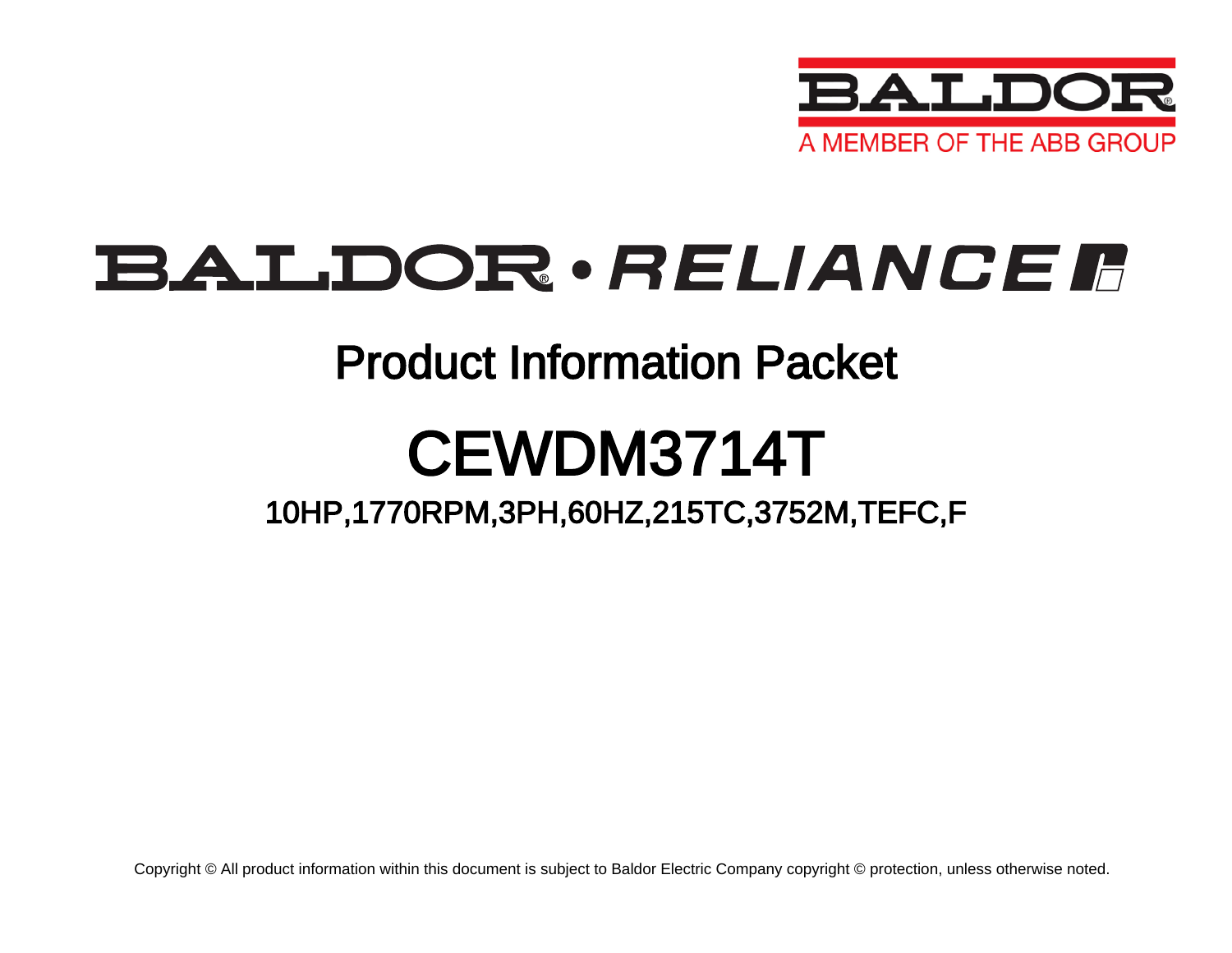#### BALDOR · RELIANCE F Product Information Packet: CEWDM3714T - 10HP,1770RPM,3PH,60HZ,215TC,3752M,TEFC,F

| <b>Part Detail</b> |             |                  |                |             |          |                      |            |  |  |  |
|--------------------|-------------|------------------|----------------|-------------|----------|----------------------|------------|--|--|--|
| Revision:          |             | Status:          | PRD/A          | Change #:   |          | Proprietary:         | No         |  |  |  |
| Type:              | <b>AC</b>   | Prod. Type:      | 3752M          | Elec. Spec: | 37WGS518 | CD Diagram:          | CD0005     |  |  |  |
| Enclosure:         | <b>TEFC</b> | Mfg Plant:       |                | Mech. Spec: | 37H887   | Layout:              | 37LYH887   |  |  |  |
| Frame:             | 215TC       | Mounting:        | F <sub>1</sub> | Poles:      | 04       | <b>Created Date:</b> | 05-19-2010 |  |  |  |
| Base:              | <b>RG</b>   | <b>Rotation:</b> | R              | Insulation: |          | Eff. Date:           | 04-06-2015 |  |  |  |
| Leads:             | 9#14        |                  |                |             |          | <b>Replaced By:</b>  |            |  |  |  |
| Literature:        |             | Elec. Diagram:   |                |             |          |                      |            |  |  |  |

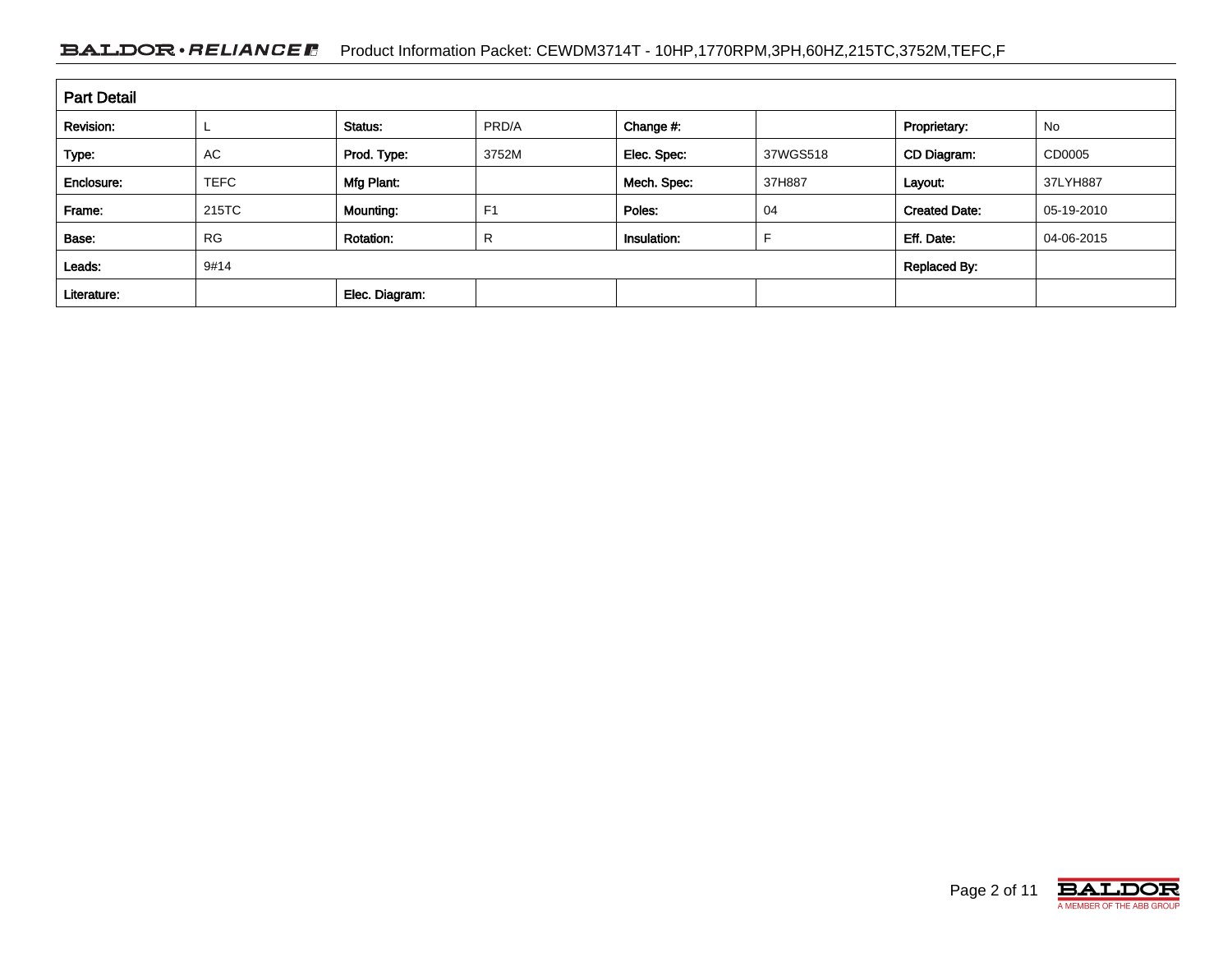#### BALDOR · RELIANCE F Product Information Packet: CEWDM3714T - 10HP,1770RPM,3PH,60HZ,215TC,3752M,TEFC,F

| Nameplate NP1669L |              |                |      |            |   |              |             |  |  |  |  |  |
|-------------------|--------------|----------------|------|------------|---|--------------|-------------|--|--|--|--|--|
| CAT.NO.           | CEWDM3714T   |                |      |            |   |              |             |  |  |  |  |  |
| SPEC.             | 37H887S518G1 |                |      |            |   |              |             |  |  |  |  |  |
| HP                | 10           |                |      |            |   |              |             |  |  |  |  |  |
| <b>VOLTS</b>      | 230/460      |                |      |            |   |              |             |  |  |  |  |  |
| <b>AMP</b>        | 24/12        |                |      |            |   |              |             |  |  |  |  |  |
| <b>RPM</b>        | 1770         |                |      |            |   |              |             |  |  |  |  |  |
| <b>FRAME</b>      | 215TC        | HZ             | 60   | PH         | 3 |              |             |  |  |  |  |  |
| SER.F.            | 1.15         | <b>CODE</b>    | Κ    | <b>DES</b> | Α | <b>CLASS</b> | $\mathsf F$ |  |  |  |  |  |
| NEMA-NOM-EFF      | 91.7         | PF             | 85   |            |   |              |             |  |  |  |  |  |
| <b>RATING</b>     | 40C AMB-CONT |                |      |            |   |              |             |  |  |  |  |  |
| cc                | 010A         | USABLE AT 208V |      |            |   |              |             |  |  |  |  |  |
| DE                | 6307         | <b>ODE</b>     | 6206 |            |   |              |             |  |  |  |  |  |
| <b>ENCL</b>       | <b>TEFC</b>  | SN             |      |            |   |              |             |  |  |  |  |  |
| <b>BLANK</b>      |              |                |      |            |   |              |             |  |  |  |  |  |

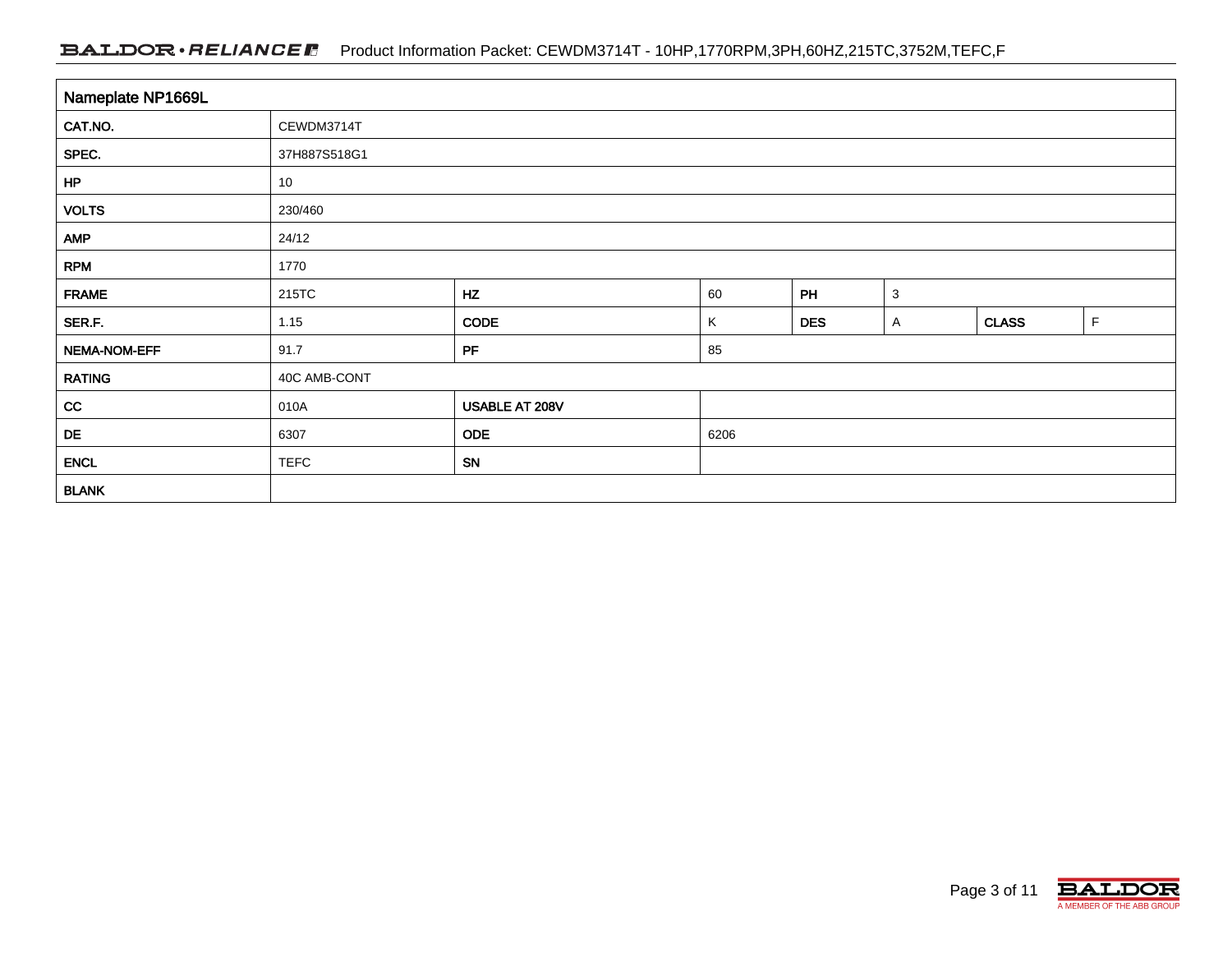| <b>Parts List</b>  |                                          |          |  |  |  |  |  |
|--------------------|------------------------------------------|----------|--|--|--|--|--|
| <b>Part Number</b> | Description                              | Quantity |  |  |  |  |  |
| SA197050           | SA 37H887S518G1                          | 1.000 EA |  |  |  |  |  |
| RA184488           | RA 37H887S518G1                          | 1.000 EA |  |  |  |  |  |
| 37FN3002C01        | EXFN, PLASTIC, 6.00 OD, 1.155 ID         | 1.000 EA |  |  |  |  |  |
| S/P107-000-001     | SUPER E PROC'S-FS, WS & CK PLTS          | 1.000 EA |  |  |  |  |  |
| HW3200A01          | 3/8-16X3/4 I-BLT WELDED F/S              | 1.000 EA |  |  |  |  |  |
| 37CB3005A04W       | CASTING W/.75 NPT@6(MACH WHITE)          | 1.000 EA |  |  |  |  |  |
| 37GS1015           | GASKET, FOR 37 WD KOBX'S (SANTOPRENE)    | 1.000 EA |  |  |  |  |  |
| 51XW2520A12        | .25-20 X .75, TAPTITE II, HEX WSHR SLTD  | 2.000 EA |  |  |  |  |  |
| HA5027A01          | HA4066A01 T-DRAIN X2 BAGGED              | 1.000 EA |  |  |  |  |  |
| 11XW1032G06        | 10-32 X .38, TAPTITE II, HEX WSHR SLTD U | 1.000 EA |  |  |  |  |  |
| 37EP3101A94MW      | FRONT TEFC L&M 206 BRG W/O GRSR (WHITE)  | 1.000 EA |  |  |  |  |  |
| HW4032A01          | BLACK DRAIN PLUG FOR WASH DOWN MOTORS    | 3.000 EA |  |  |  |  |  |
| HW5100A06          | W2420-025 WVY WSHR (WB)                  | 1.000 EA |  |  |  |  |  |
| 37EP3300A23MW      | WHITE EPOXY EP MACH COMPL                | 1.000 EA |  |  |  |  |  |
| HW4032A01          | BLACK DRAIN PLUG FOR WASH DOWN MOTORS    | 3.000 EA |  |  |  |  |  |
| HW4600B51SP        | SEAL 1.375 X 2.125 X 0.313 SINGLE LIP DB | 1.000 EA |  |  |  |  |  |
| 10XN2520S30        | 1/4-20 X 1 7/8 HEX HEAD SS               | 4.000 EA |  |  |  |  |  |
| XY3118S12          | 5/16-18 HEX NUT, STAINLESS STEEL         | 4.000 EA |  |  |  |  |  |
| 07FH4011           | WASHDOWN IEC FH W/AUTOPHORETIC PRIMER    | 1.000 EA |  |  |  |  |  |
| 11XW1032S06        | 10-32 X .38, TAPTITE II, HEX WSHR SLTD U | 3.000 EA |  |  |  |  |  |
| HW4600B74          | FORSHEDA V28A V-RING SEAL                | 1.000 EA |  |  |  |  |  |
| HW4600B31SP        | V-RING SLINGER #V38A, 1.42/1.50 SH BORE  | 1.000 EA |  |  |  |  |  |
| 37CB4512           | CONDUIT BOX LID FOR WASHDOWN 37 FRAME    | 1.000 EA |  |  |  |  |  |
| 37GS1008A02        | 37 GS FOR CB LID - WHITE NEOPRENE        | 1.000 EA |  |  |  |  |  |

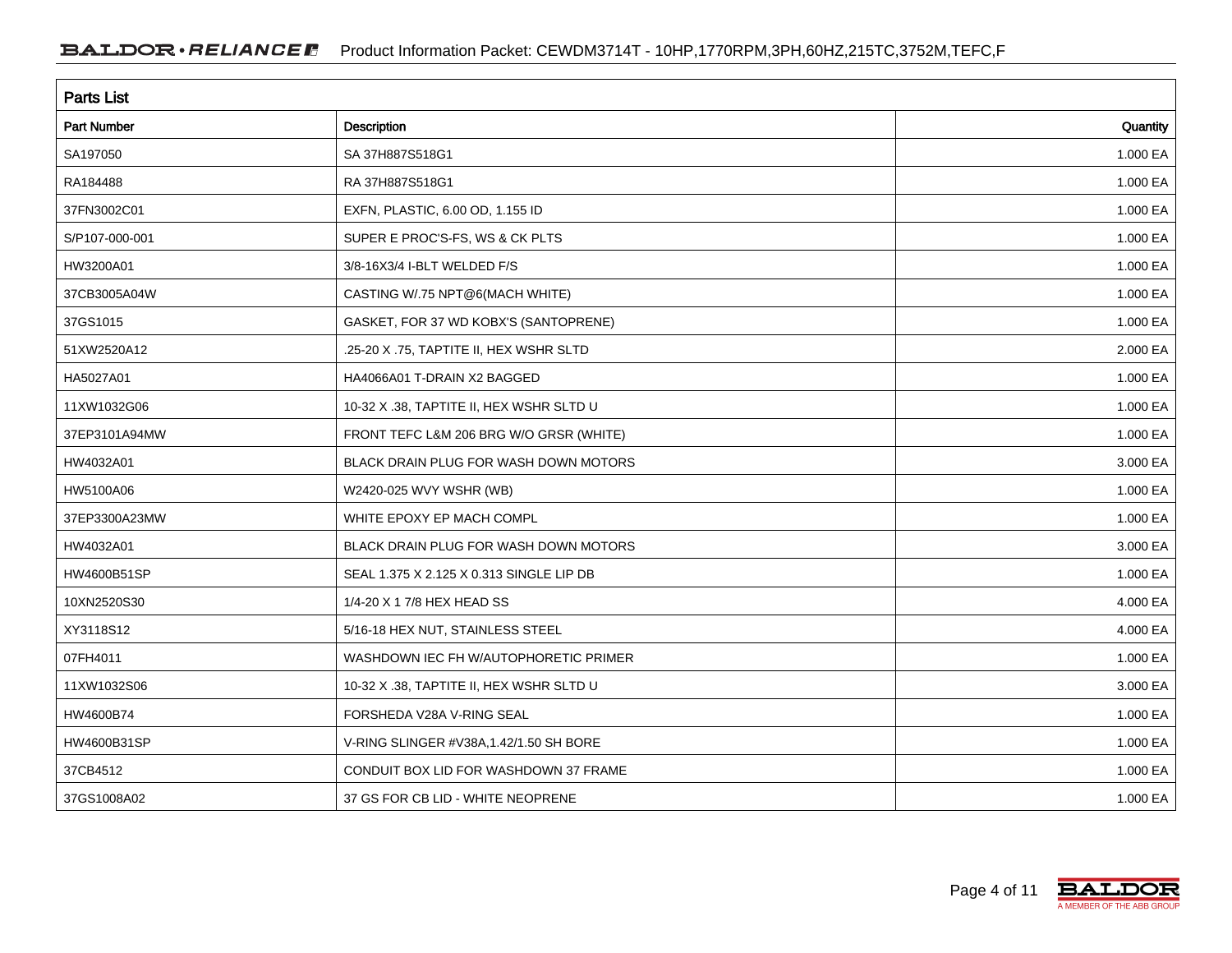| Parts List (continued) |                                             |          |  |  |  |  |  |
|------------------------|---------------------------------------------|----------|--|--|--|--|--|
| <b>Part Number</b>     | <b>Description</b>                          | Quantity |  |  |  |  |  |
| 59XW0832S07            | TAPTITE II, HEX WSHR UNSLTD SER, 410 S.S.,  | 4.000 EA |  |  |  |  |  |
| HW2502F21              | #303 SS, SQ KEY 5/16 X 2.375                | 1.000 EA |  |  |  |  |  |
| HA7000A02              | KEY RETAINER RING, 1 1/8 DIA, 1 3/8 DIA     | 1.000 EA |  |  |  |  |  |
| MJ5001A27              | 32220KN GRAY SEALER *MIN BUY 4 QTS=1GAL     | 0.001 QT |  |  |  |  |  |
| MJ5001A02              | 732 CL SEALANT 3 OZ DIXIE BEARING 289100    | 0.001 EA |  |  |  |  |  |
| 85XU0407S04            | 4X1/4 U DRIVE PIN STAINLESS                 | 2.000 EA |  |  |  |  |  |
| <b>LB1115N</b>         | LABEL, LIFTING DEVICE (ON ROLLS)            | 1.000 EA |  |  |  |  |  |
| LB1164                 | LABEL, WARNING AND DRAIN                    | 1.000 EA |  |  |  |  |  |
| MJ1000A75              | GREASE, POLYREX EM EXXON (USe 4824-15A)     | 0.050 LB |  |  |  |  |  |
| 51XB1214A20            | 12-14X1.25 HXWSSLD SERTYB                   | 1.000 EA |  |  |  |  |  |
| MG1025Z02              | <b>ACTIVATOR WILKOFAST 060-02</b>           | 0.010 GA |  |  |  |  |  |
| MG1025W01              | RAL9003, SIGNAL WHITE, GLOSS 85             | 0.028 GA |  |  |  |  |  |
| HA3104S25              | THRUBOLT-5/16-18X14.75 SS                   | 4.000 EA |  |  |  |  |  |
| LC0005                 | CONN.DIA., TY M, 9-LD, DUAL VOLT, REVERSING | 1.000 EA |  |  |  |  |  |
| NP1669L                | SS WD SUPER-E UL CSA-EEV PREM REV MTG       | 1.000 EA |  |  |  |  |  |
| 37PA1052               | PALLET PACK GRP, PRINT PK1026A06            | 1.000 EA |  |  |  |  |  |
| MN416A01               | TAG-INSTAL-MAINT no wire (1200/bx) 11/14    | 1.000 EA |  |  |  |  |  |

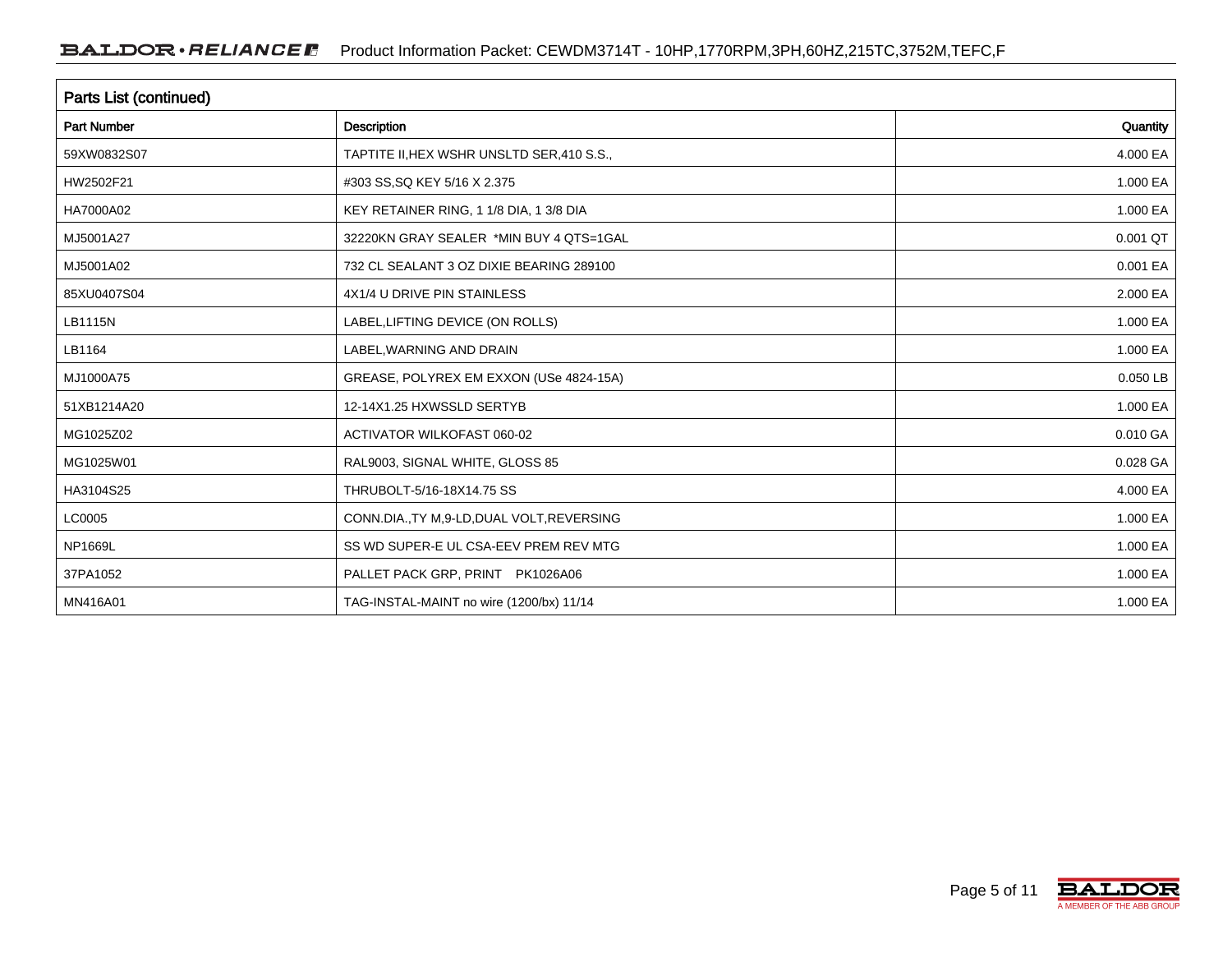#### **AC Induction Motor Performance Data**

Record # 30674 - Typical performance - not guaranteed values

| Winding: 37WGS518-R001           |                            | <b>Type: 3752M</b>      |                                                 | <b>Enclosure: TEFC</b>     |                  |                |  |
|----------------------------------|----------------------------|-------------------------|-------------------------------------------------|----------------------------|------------------|----------------|--|
|                                  | Nameplate Data             |                         | 460 V, 60 Hz:<br><b>High Voltage Connection</b> |                            |                  |                |  |
| <b>Rated Output (HP)</b>         | 10/7.5                     | <b>Full Load Torque</b> |                                                 | 29.45 LB-FT                |                  |                |  |
| <b>Volts</b><br>230/460//190/380 |                            |                         |                                                 | <b>Start Configuration</b> |                  |                |  |
| <b>Full Load Amps</b>            | 24/12//22/11               |                         | <b>Breakdown Torque</b>                         |                            | 134 LB-FT        |                |  |
| R.P.M.                           | 1770//1475                 |                         |                                                 | Pull-up Torque             | 49.2 LB-FT       |                |  |
| Hz                               | 60//50                     | 3<br>Phase              |                                                 | Locked-rotor Torque        |                  | 68.7 LB-FT     |  |
| NEMA Design Code                 | A                          | <b>KVA Code</b>         | K.                                              | <b>Starting Current</b>    |                  | 103 A          |  |
| Service Factor (S.F.)            | 1.15                       |                         |                                                 | No-load Current            |                  | 5.49 A         |  |
| NEMA Nom. Eff.                   | 85<br>91.7<br>Power Factor |                         | Line-line Res. @ 25°C                           |                            | $0.93503 \Omega$ |                |  |
| <b>Rating - Duty</b>             |                            | 40C AMB-CONT            |                                                 | Temp. Rise @ Rated Load    |                  | $63^{\circ}$ C |  |
| S.F. Amps                        |                            |                         |                                                 | Temp. Rise @ S.F. Load     |                  | $81^{\circ}$ C |  |
|                                  |                            |                         |                                                 | Rotor inertia              |                  | 1.28 LB-FT2    |  |

#### Load Characteristics 460 V, 60 Hz, 10 HP

| % of Rated Load | 25     | 50     | 75     | 100    | 125    | 150    | S.F. |
|-----------------|--------|--------|--------|--------|--------|--------|------|
| Power Factor    | 42     | 66     | 79     | 85     | 84     | 87     | 84   |
| Efficiency      | 88.9   | 92.1   | 92.4   | 91.8   | 90.3   | 89     | 90.9 |
| Speed           | 1793.9 | 1786.8 | 1779.7 | 1771.8 | 1762.7 | 1752.5 | 1766 |
| Line amperes    | 6.14   | 7.8    | 9.9    | 12.3   | 15     | 17.9   | 13.9 |

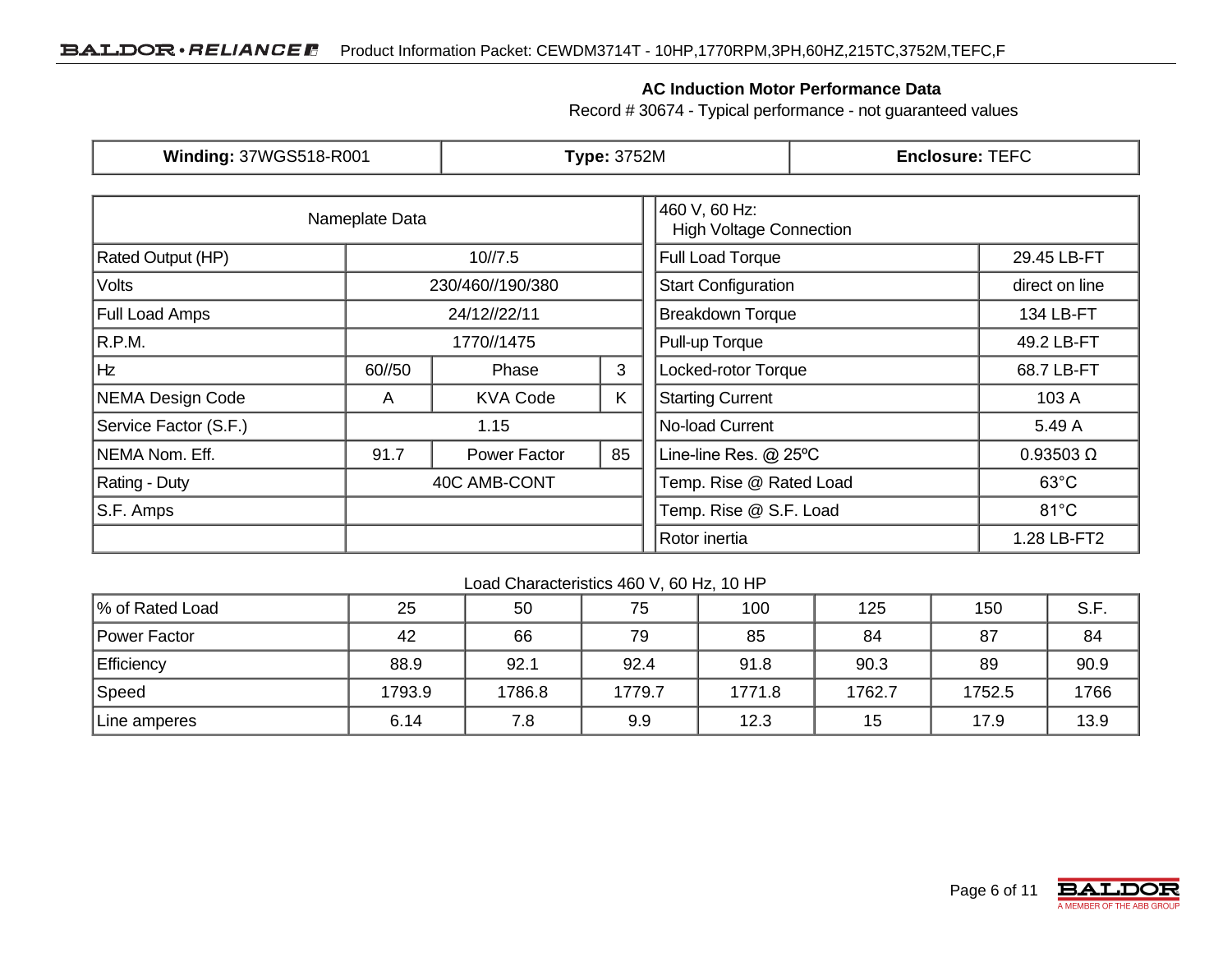



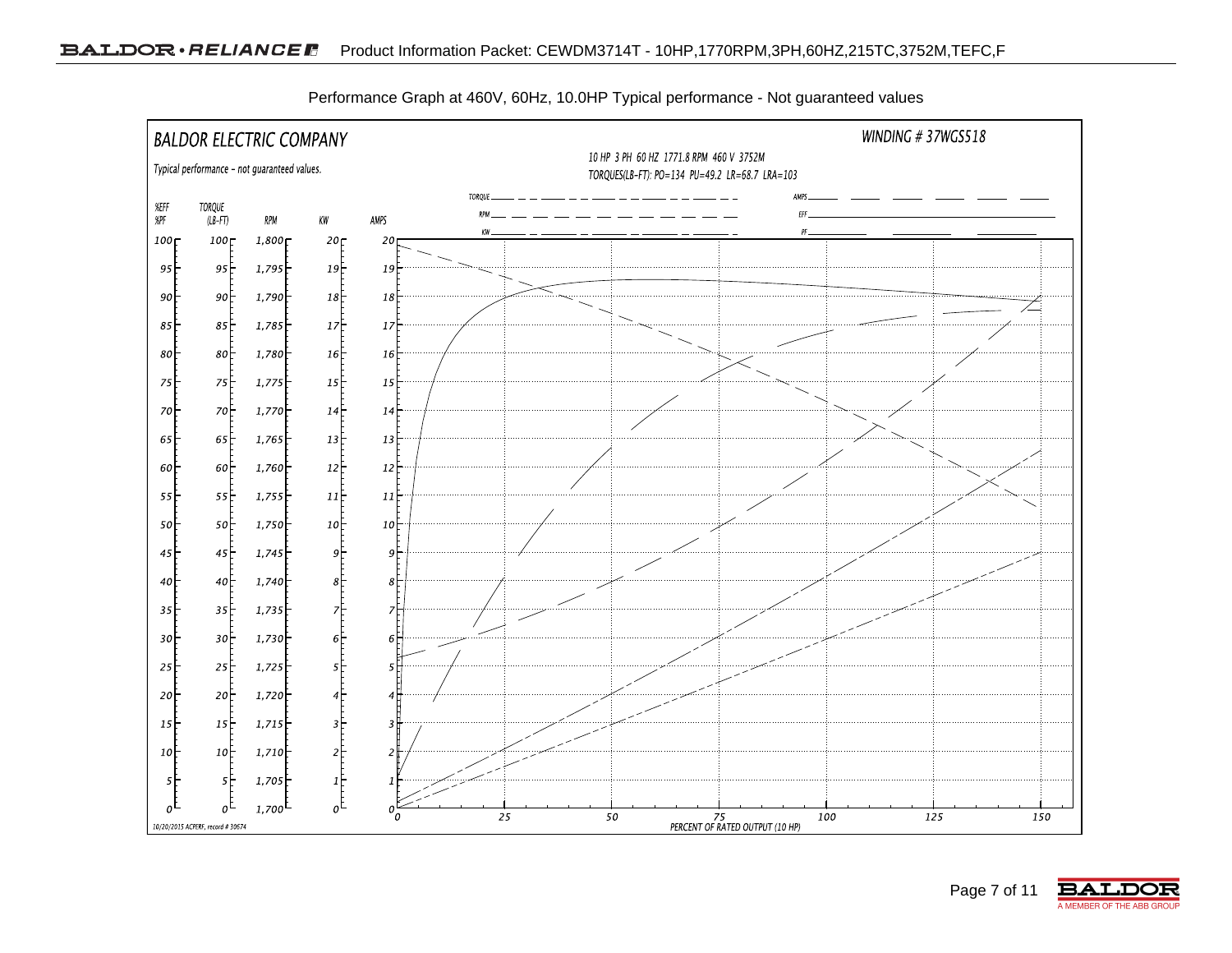#### **AC Induction Motor Performance Data**

Record # 30675 - Typical performance - not guaranteed values

| <b>Winding: 37WGS518-R001</b>         |                            | <b>Type: 3752M</b>      |                                                 | <b>Enclosure: TEFC</b>     |                 |                |  |
|---------------------------------------|----------------------------|-------------------------|-------------------------------------------------|----------------------------|-----------------|----------------|--|
|                                       | Nameplate Data             |                         | 380 V, 50 Hz:<br><b>High Voltage Connection</b> |                            |                 |                |  |
| Rated Output (HP)<br>10/7.5           |                            |                         |                                                 | <b>Full Load Torque</b>    |                 | 26.6 LB-FT     |  |
| <b>Volts</b><br>230/460//190/380      |                            |                         |                                                 | <b>Start Configuration</b> |                 |                |  |
| <b>Full Load Amps</b><br>24/12//22/11 |                            |                         |                                                 | <b>Breakdown Torque</b>    | 128 LB-FT       |                |  |
| R.P.M.                                | 1770//1475                 |                         |                                                 | Pull-up Torque             |                 | 50.9 LB-FT     |  |
| Hz                                    | 60//50                     | 3<br>Phase              |                                                 | Locked-rotor Torque        |                 | 71 LB-FT       |  |
| NEMA Design Code                      | A                          | <b>KVA Code</b>         | K                                               | <b>Starting Current</b>    |                 | 100 A          |  |
| Service Factor (S.F.)                 |                            | 1.15                    |                                                 |                            | No-load Current |                |  |
| NEMA Nom. Eff.                        | 85<br>91.7<br>Power Factor |                         | Line-line Res. @ 25°C                           |                            | $0.912 \Omega$  |                |  |
| Rating - Duty<br>40C AMB-CONT         |                            | Temp. Rise @ Rated Load |                                                 | $56^{\circ}$ C             |                 |                |  |
| S.F. Amps                             |                            |                         |                                                 | Temp. Rise @ S.F. Load     |                 | $68^{\circ}$ C |  |
|                                       |                            |                         |                                                 |                            |                 | 1.28 LB-FT2    |  |

#### Load Characteristics 380 V, 50 Hz, 7.5 HP

| % of Rated Load     | 25   | 50   | 75   | 100  | 125  | 150  | S.F. |
|---------------------|------|------|------|------|------|------|------|
| <b>Power Factor</b> | 40   | 63   | 77   | 84   | 83   | 87   | 83   |
| <b>Efficiency</b>   | 88   | 92.3 | 92.3 | 91.7 | 90.3 | 88.4 | 90.9 |
| Speed               | 1494 | 1488 | 1482 | 1474 | 1466 | 1457 | 1469 |
| Line amperes        | 5.93 | 7.22 | 8.93 | 11   | 14.1 | 16.6 | 12.9 |

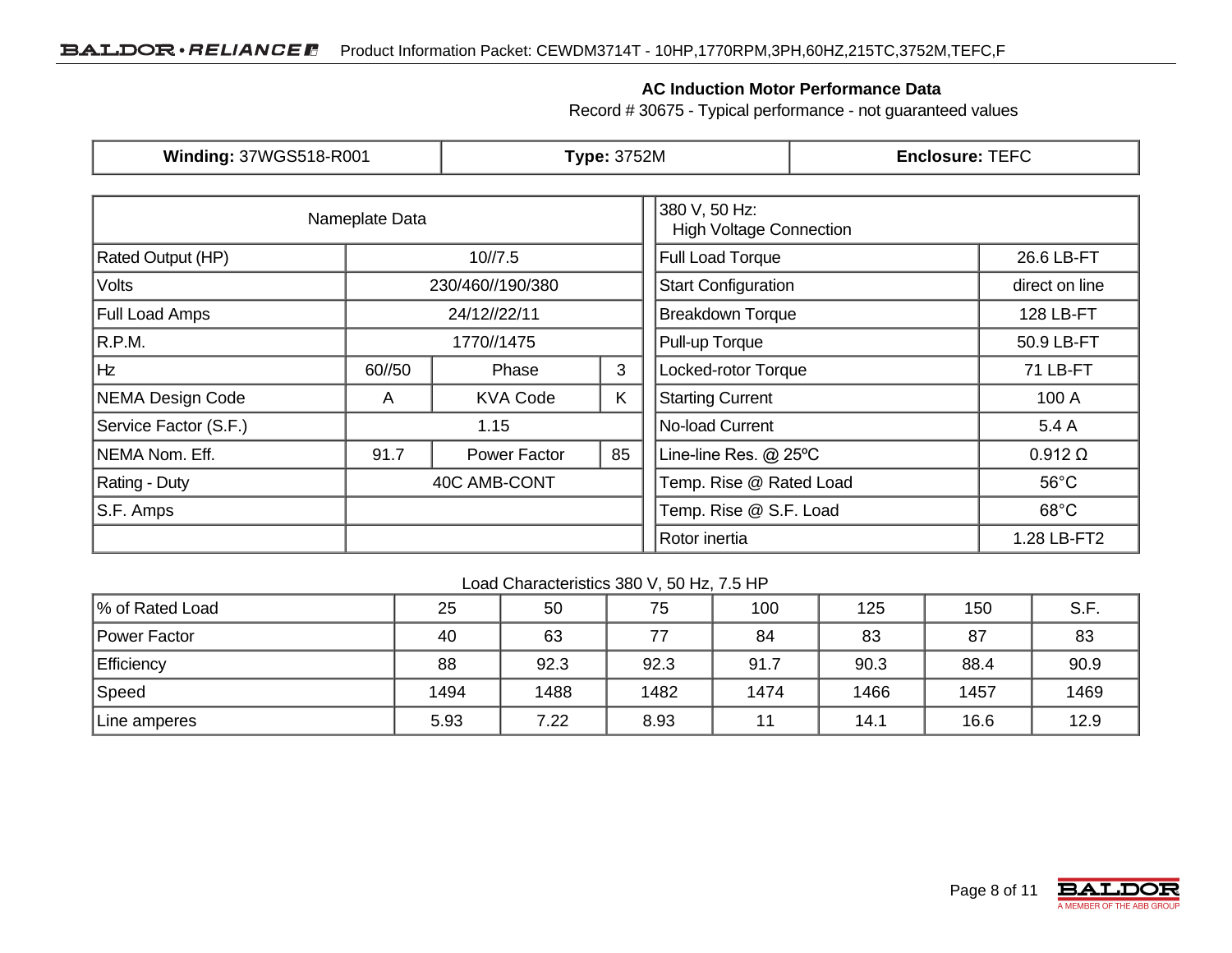

Performance Graph at 380V, 50Hz, 7.5HP Typical performance - Not guaranteed values

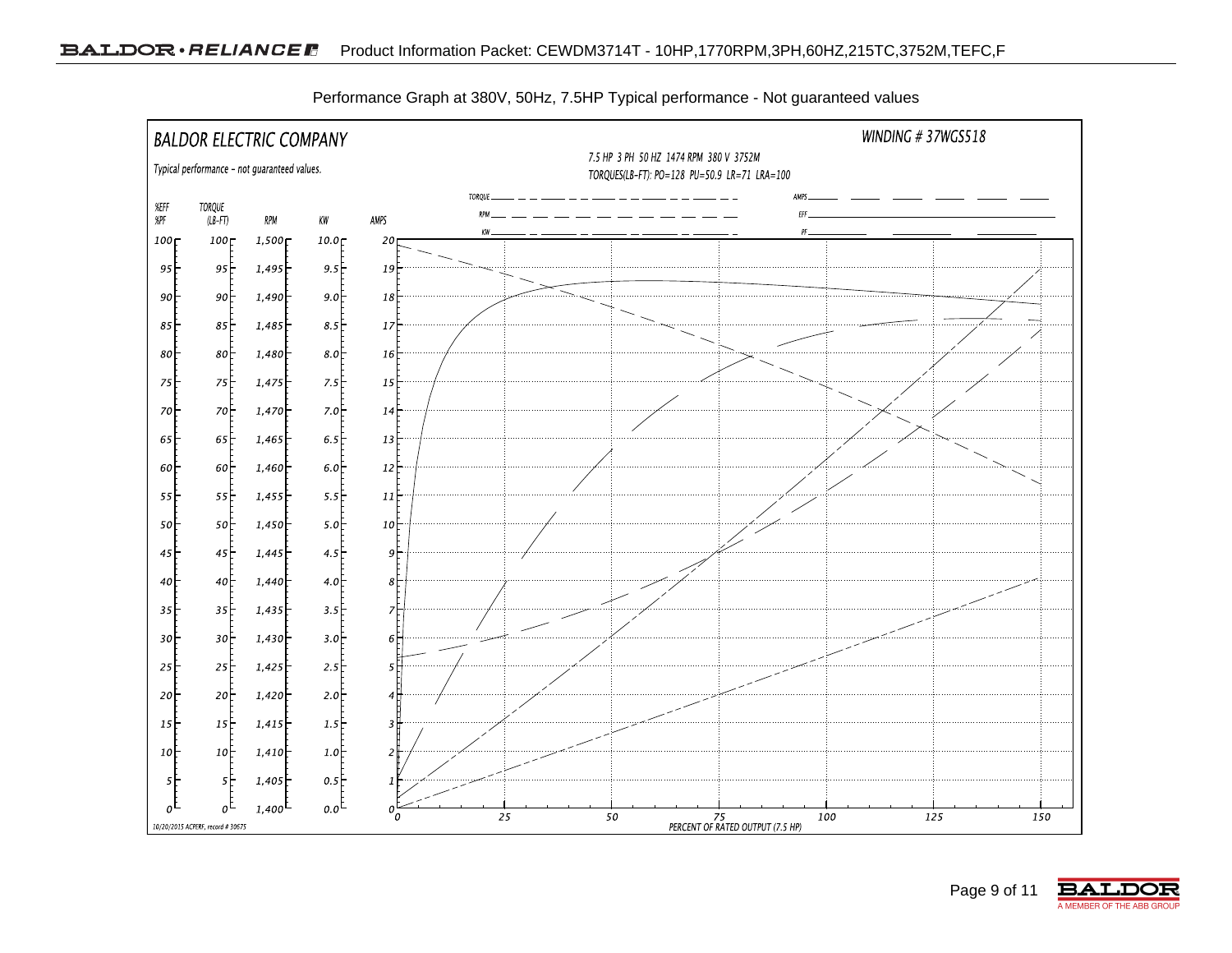